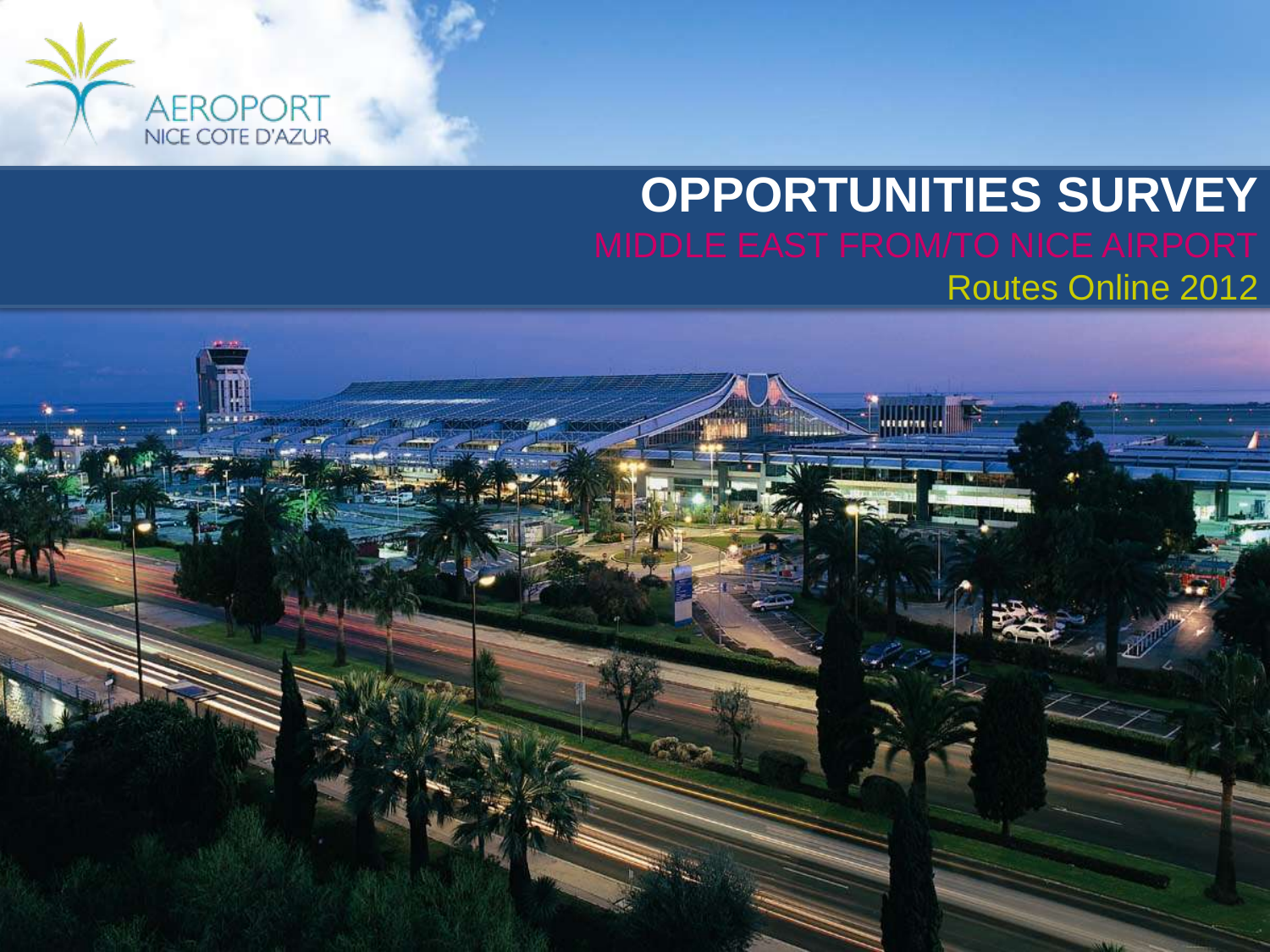2011- Middle East traffic from/to Nice = **117,000 pax** This represents **6%** of the whole indirect traffic from/to Nice **(TOTAL 2011 INDIRECT TRAFFIC = 1,975,000 pax)**



*(source : readjusted BSP IATA)*

2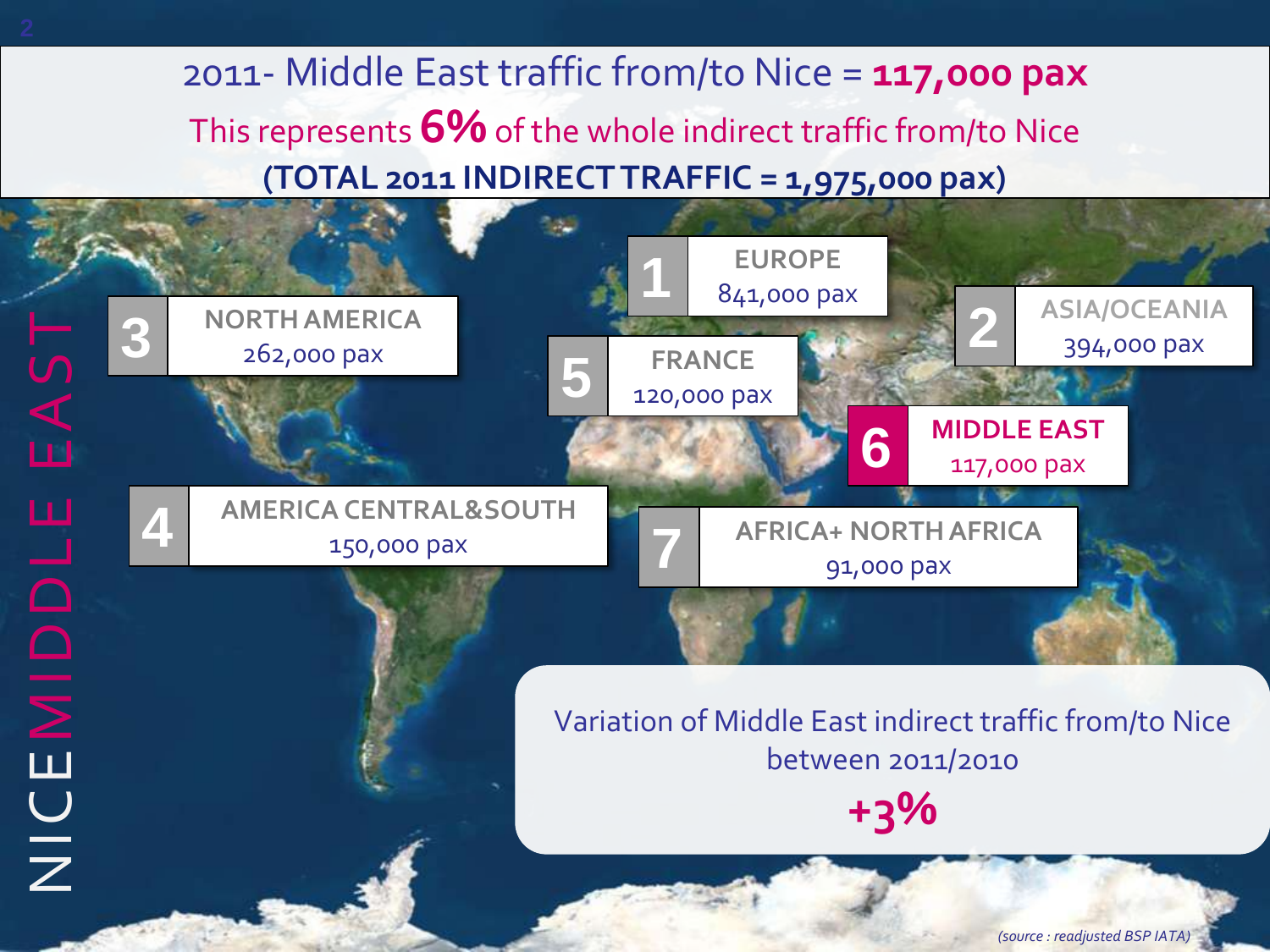





Georegion trend



W Nice-Beirut route W Nice-Riyadh route



C Incentive Policy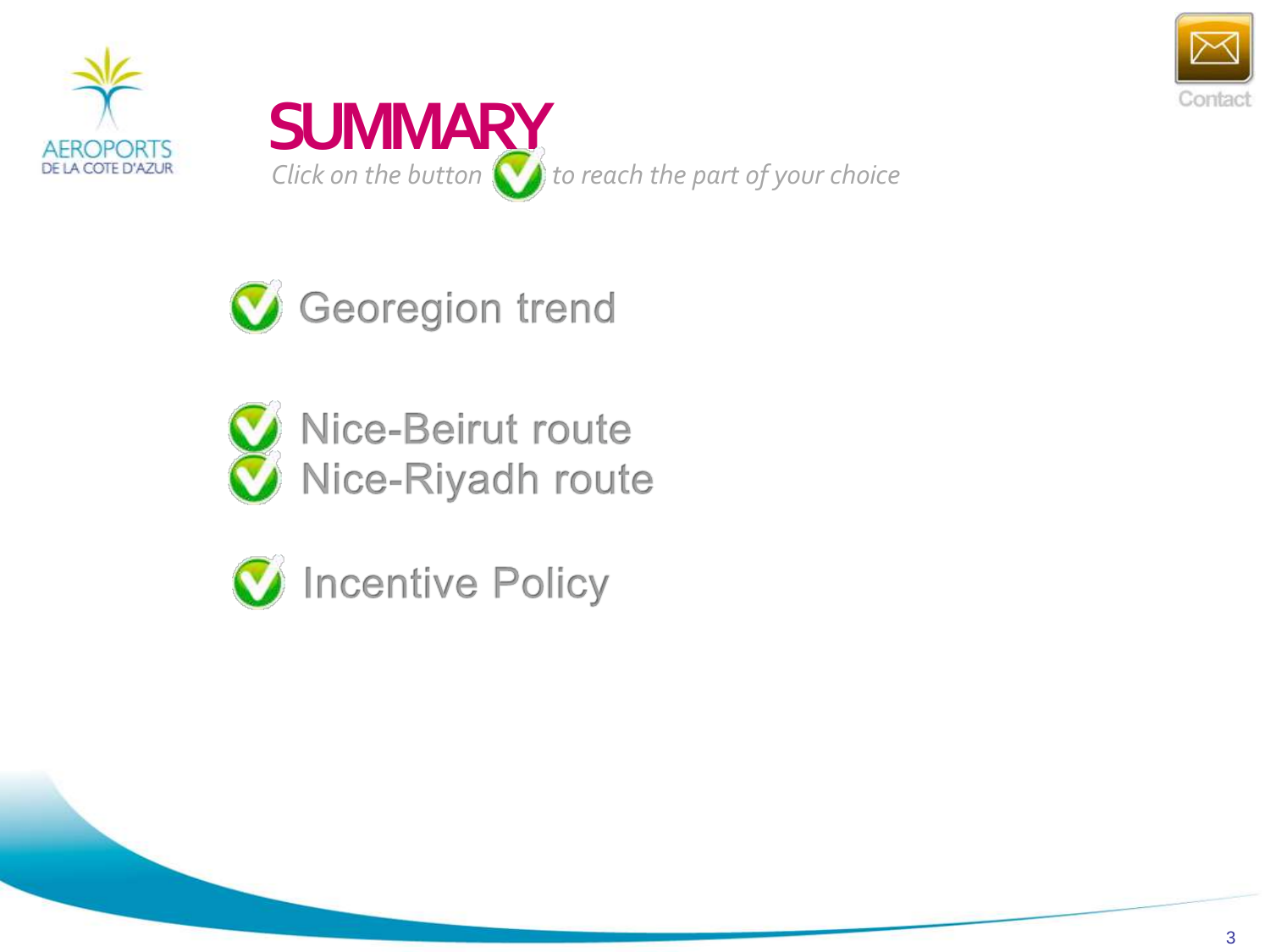



## **VOLUME&TREND**





[Local traffic = direct traffic + indirect traffic ]

Source : adjusted BSP - IATA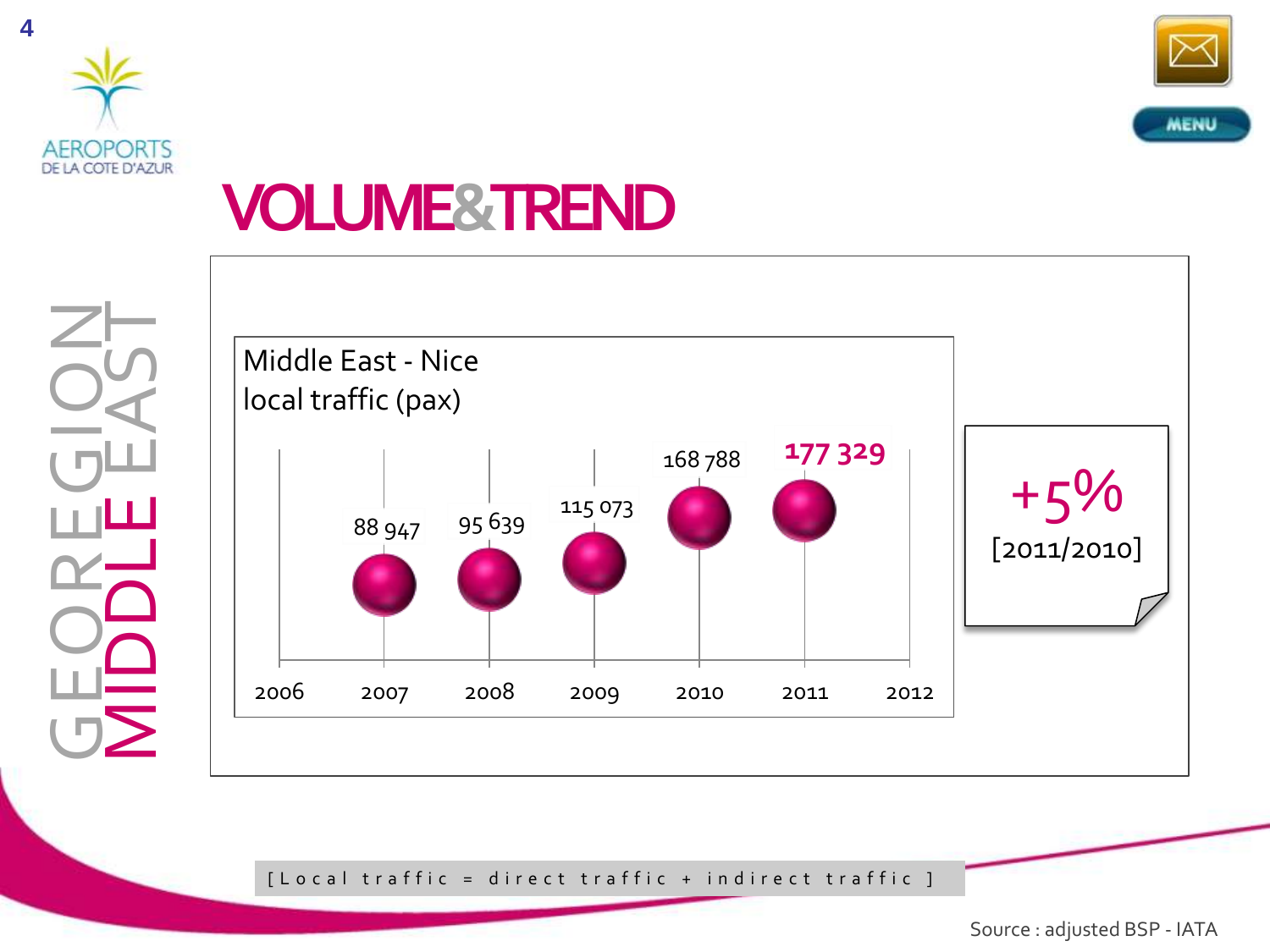

## **RANKINGPERCOUNTRY**



GEOREGION<br>MIDDLEEAST MIDDLE EAST

|                | <b>COUNTRY</b>       | 2011              | Var 11/10 |
|----------------|----------------------|-------------------|-----------|
| $\mathbf{1}$   | ISRAEL               | 56 595            | 11%       |
| $\overline{2}$ | UNITED ARAB EMIRATES | 45 497            | 10%       |
| 3              | LEBANON              | 41726             | -3%       |
| 4              | SAUDI ARABIA         | 11 166            | -8%       |
| 5              | <b>KUWAIT</b>        | $\frac{1}{7}$ 185 | 44%       |
| 6              | <b>JORDAN</b>        | 4425              | -30%      |
| 7              | <b>BAHRAIN</b>       | 3 2 0 1           | 6%        |
| 8              | QATAR                | 2450              | 134%      |
| 9              | OMAN                 | 2 2 3 3           | 12%       |
| 10             | <b>SYRIA</b>         | 1419              | $-49%$    |
| 11             | IRAN                 | 1052              | 32%       |
| 12             | <b>IRAQ</b>          | 214               | 269%      |
| 13             | YEMEN                | 166               | $-42%$    |
|                | Total MIDDLE EAST    | 177329            | 5%        |

[Local traffic = direct traffic + indirect traffic ]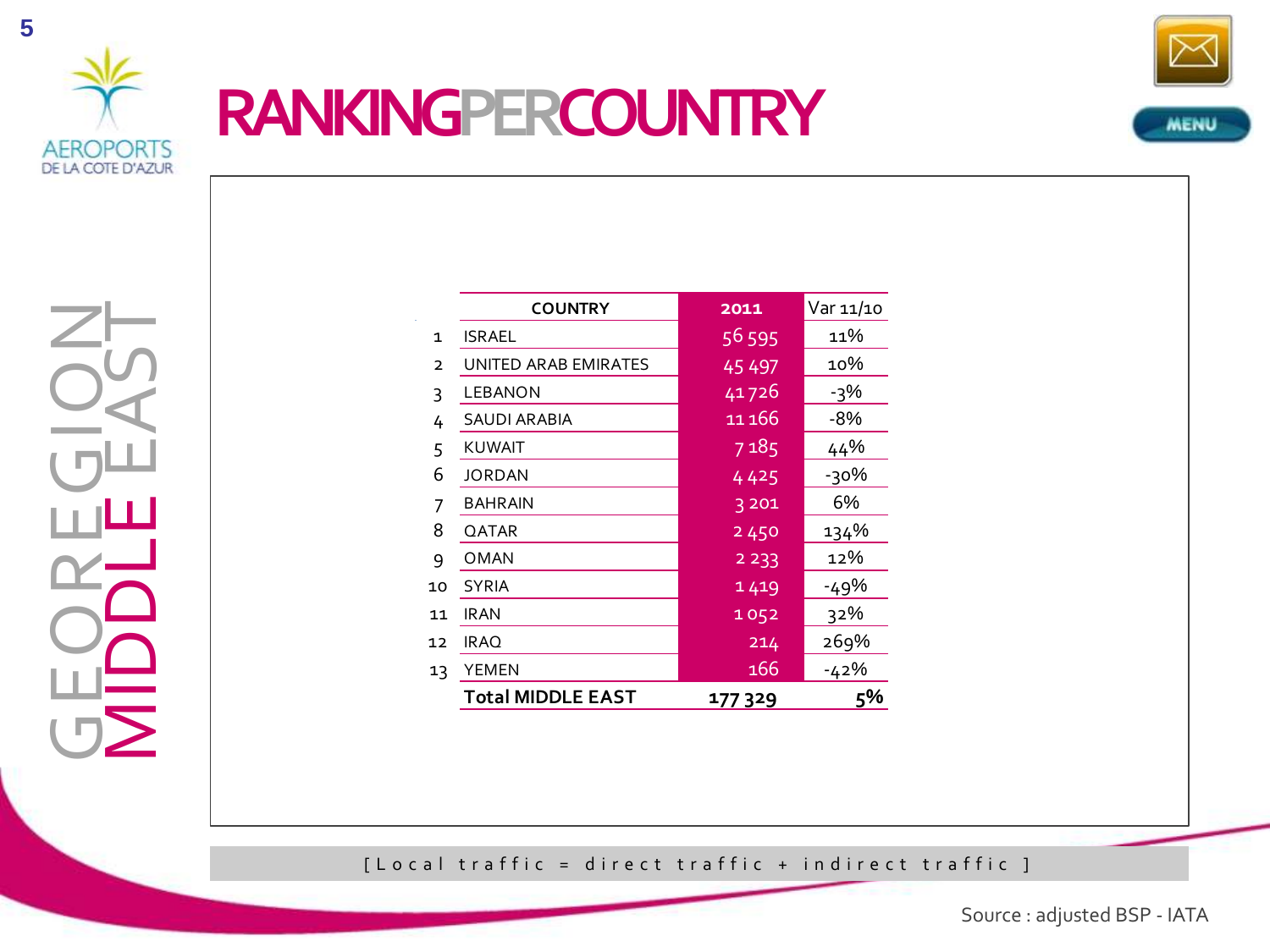



## **SHAREOFINDIRECTTRAFFIC**

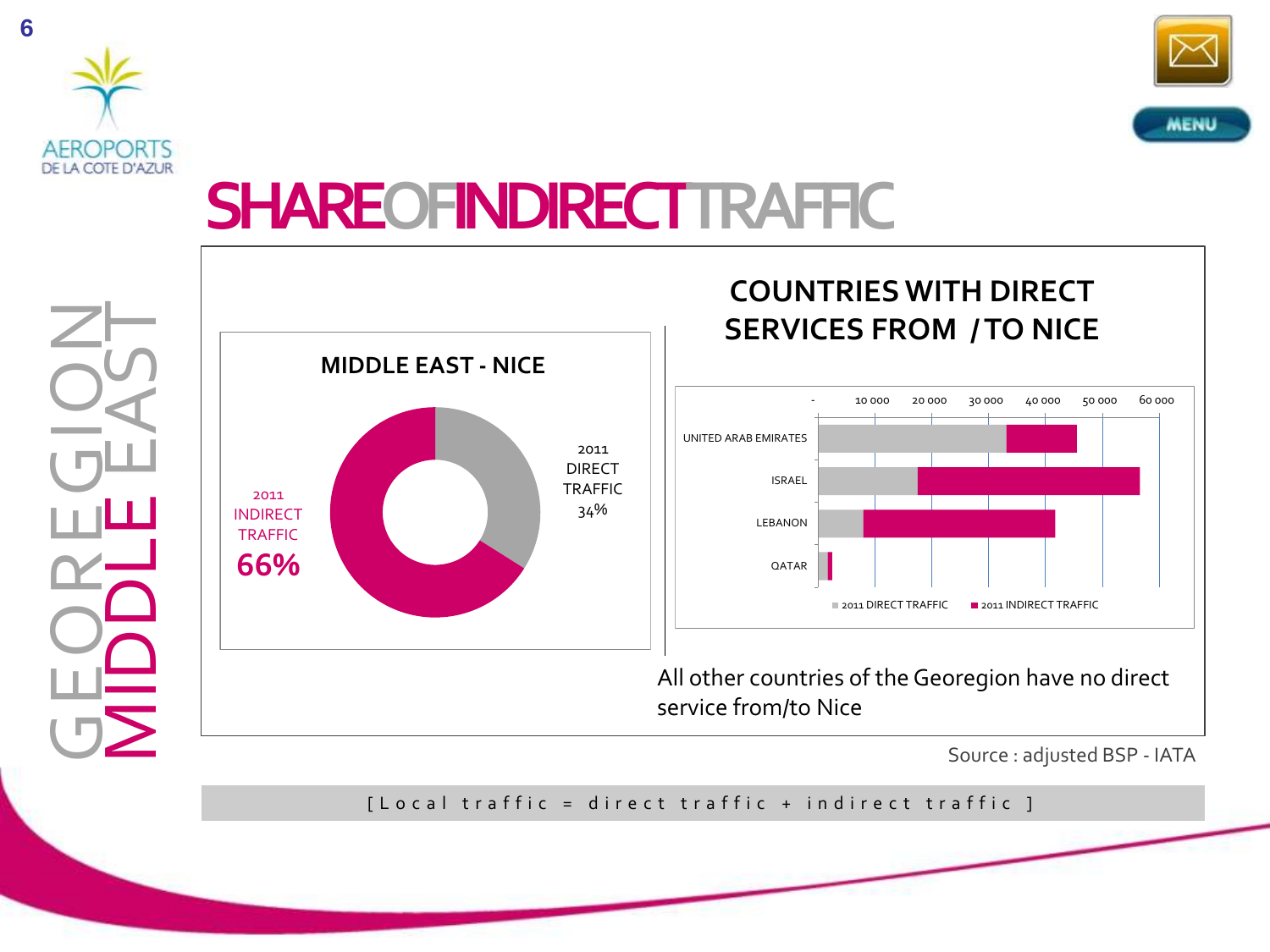



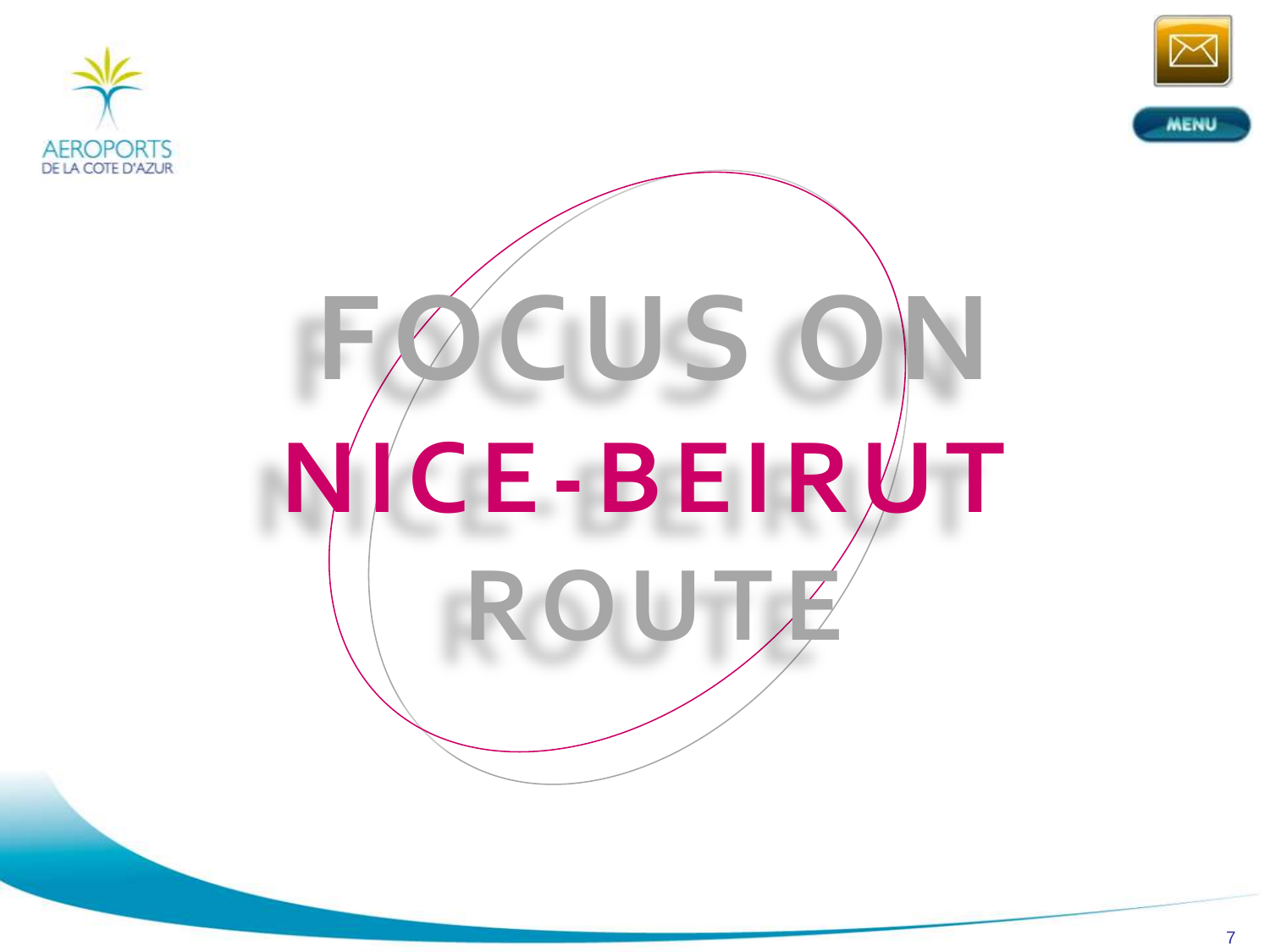



## **LOCALTRAFFICEVOLUTION**



DIRECT | 5 332 | 6 369 | 7 669 | 7 900



Source : adjusted BSP - IATA

[ L o c a l t r a f f i c = d i r e c t t r a f f i c + in d i r e c t t r a f f i c ]

DESTINATION BEIRUT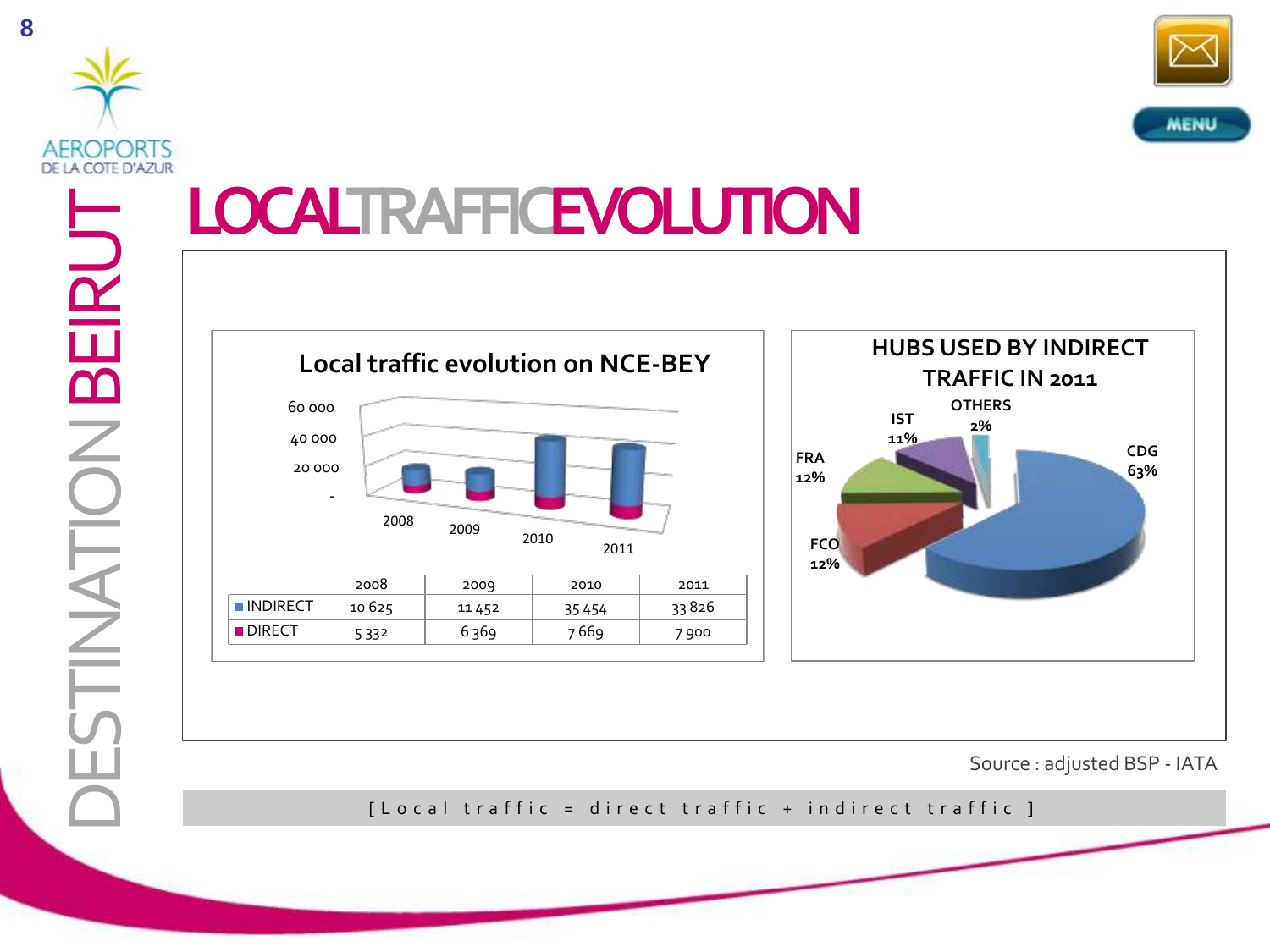



DESTINATION BEIRUT **TINATION BEIRUT** 



[ L o c a l t r a f f i c = d i r e c t t r a f f i c + in d i r e c t t r a f f i c ]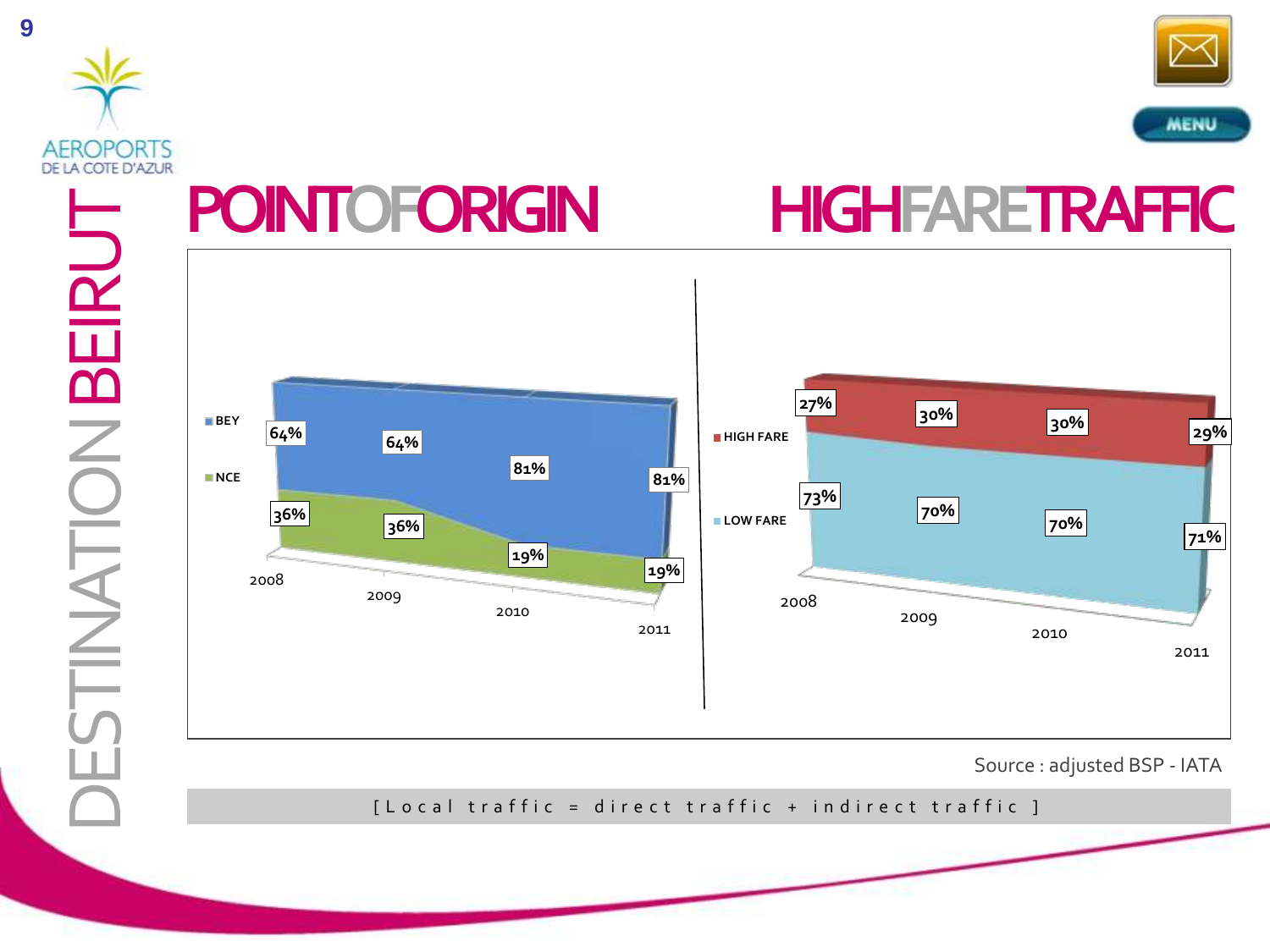



## **ROUTESEASONALITY**



Source : adjusted BSP - IATA

[ Local traffic = direct traffic + indirect traffic ]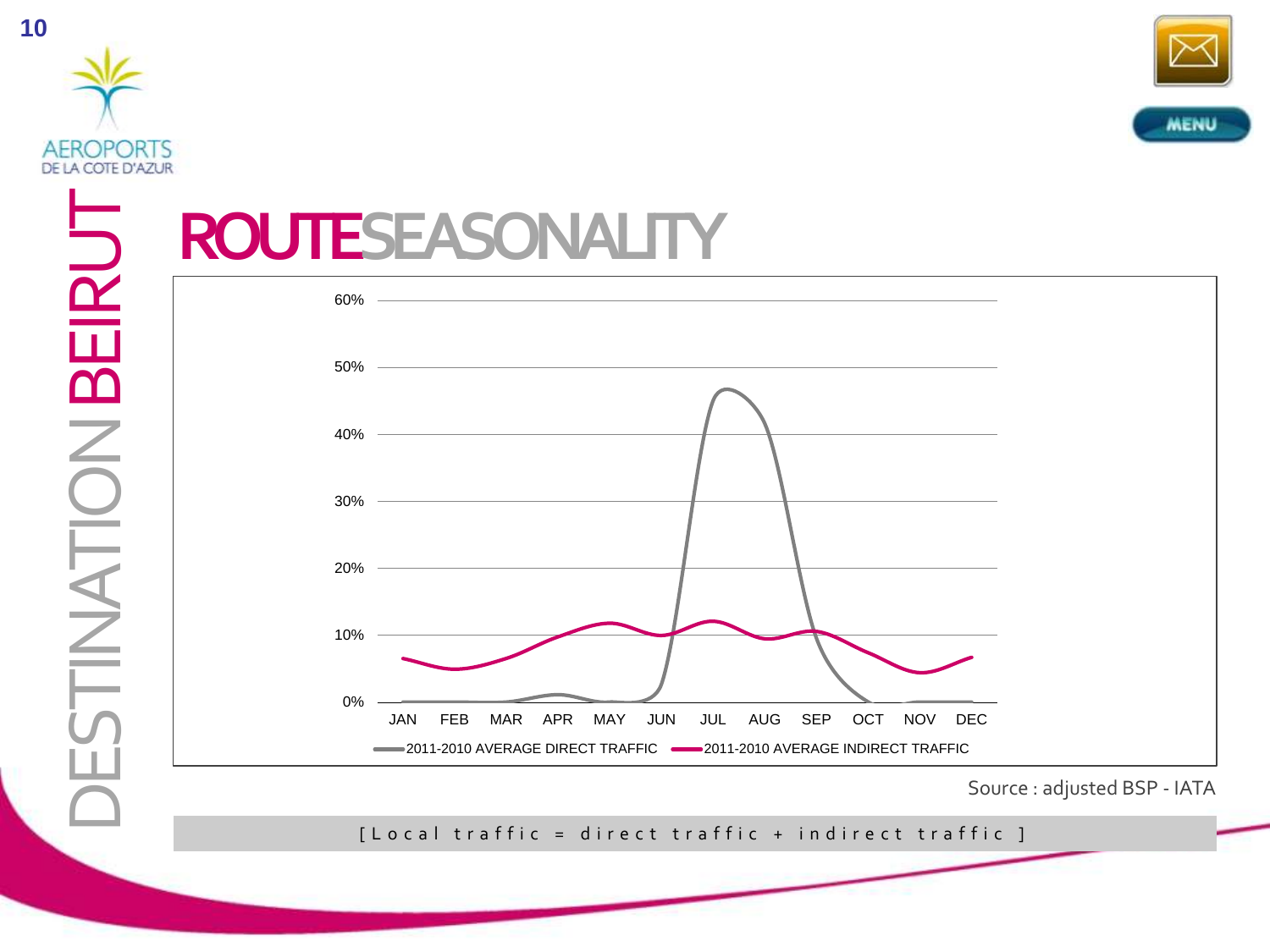



# $O$ CUS O **NICE-RIYADH ROUTE**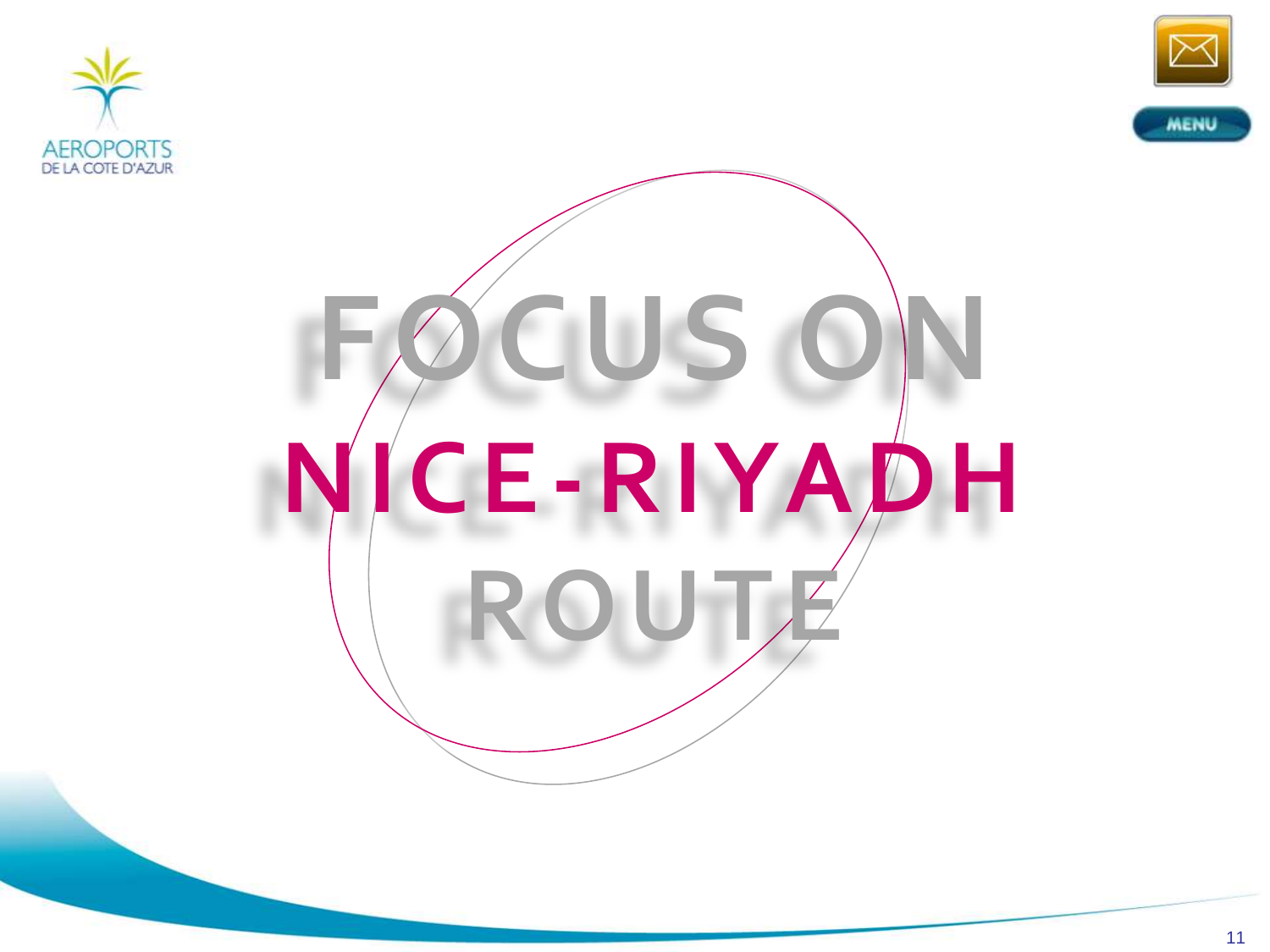



#### **LOCALTRAFFICEVOLUTION** DESTINATION RIYADH **TINATION RIYADH HUBS USED BY INDIRECT Local traffic evolution on NCE-RUH TRAFFIC IN 2011**  6 000 **CDG OTHERS 31%** 4 000 **16%** 2 000 - <sup>2008</sup> <sup>2009</sup> <sup>2010</sup> **DXB 24%** 2011 2008 2009 2010 2011  $\blacksquare$ INDIRECT 1714 1773 3996 5987 **FRA** DIRECT | 473 | 856 | - | -**29%**

Source : adjusted BSP - IATA

[ L o c a l t r a f f i c = d i r e c t t r a f f i c + in d i r e c t t r a f f i c ]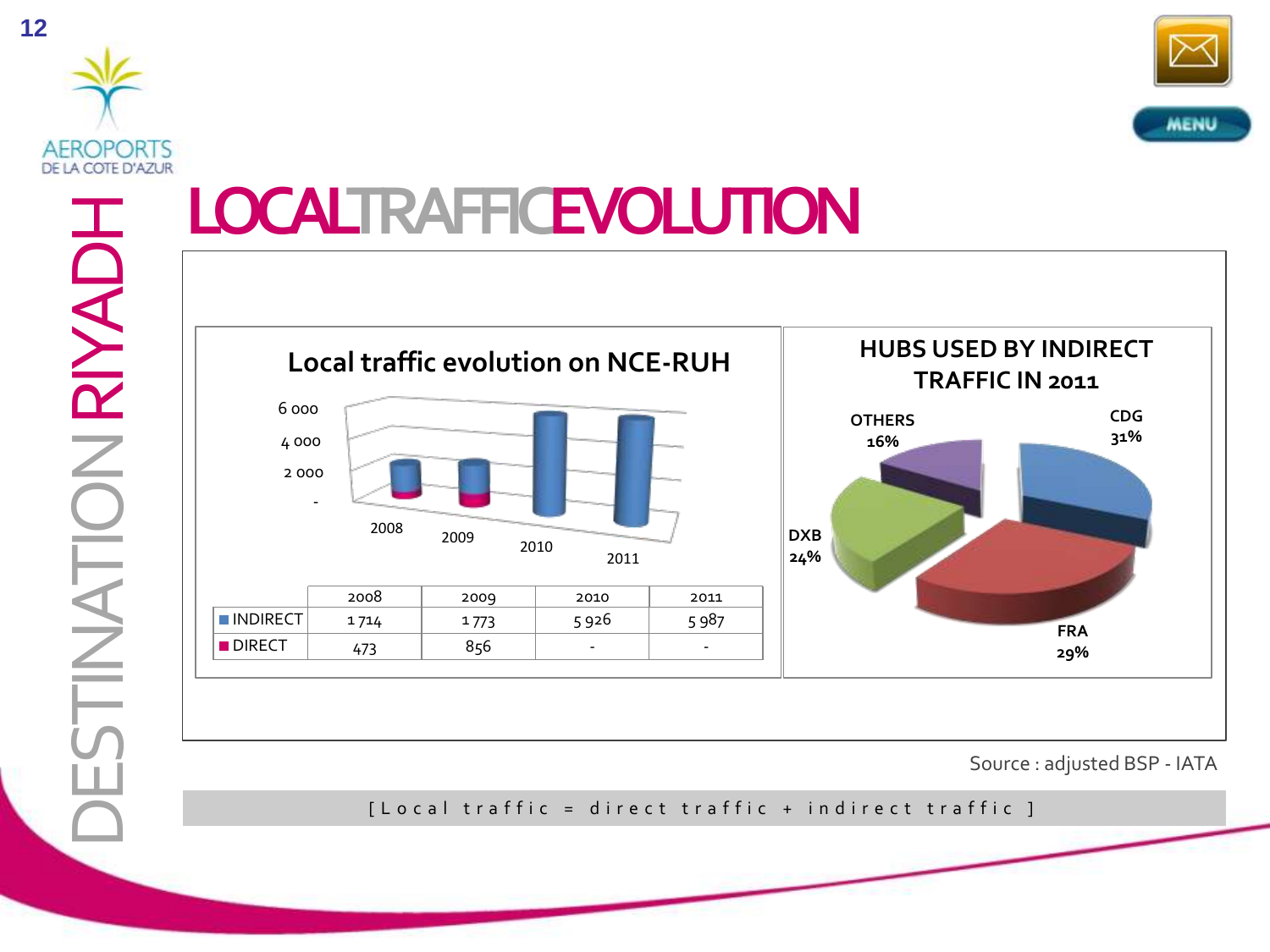



DESTINATION RIYADH **TINATION RIYADH** 

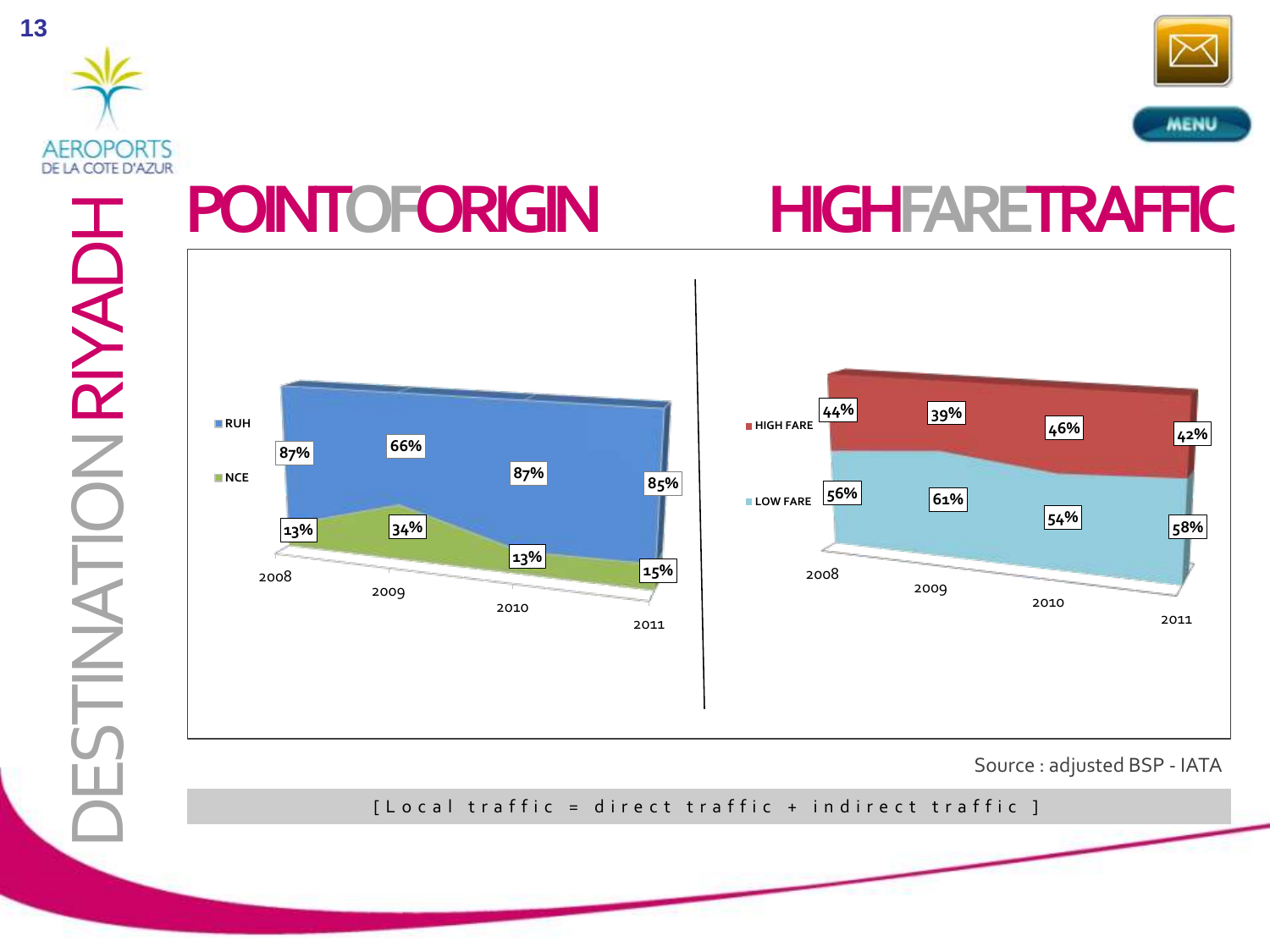



## **ROUTESEASONALITY**



Source : adjusted BSP - IATA

[ Local traffic = direct traffic + indirect traffic ]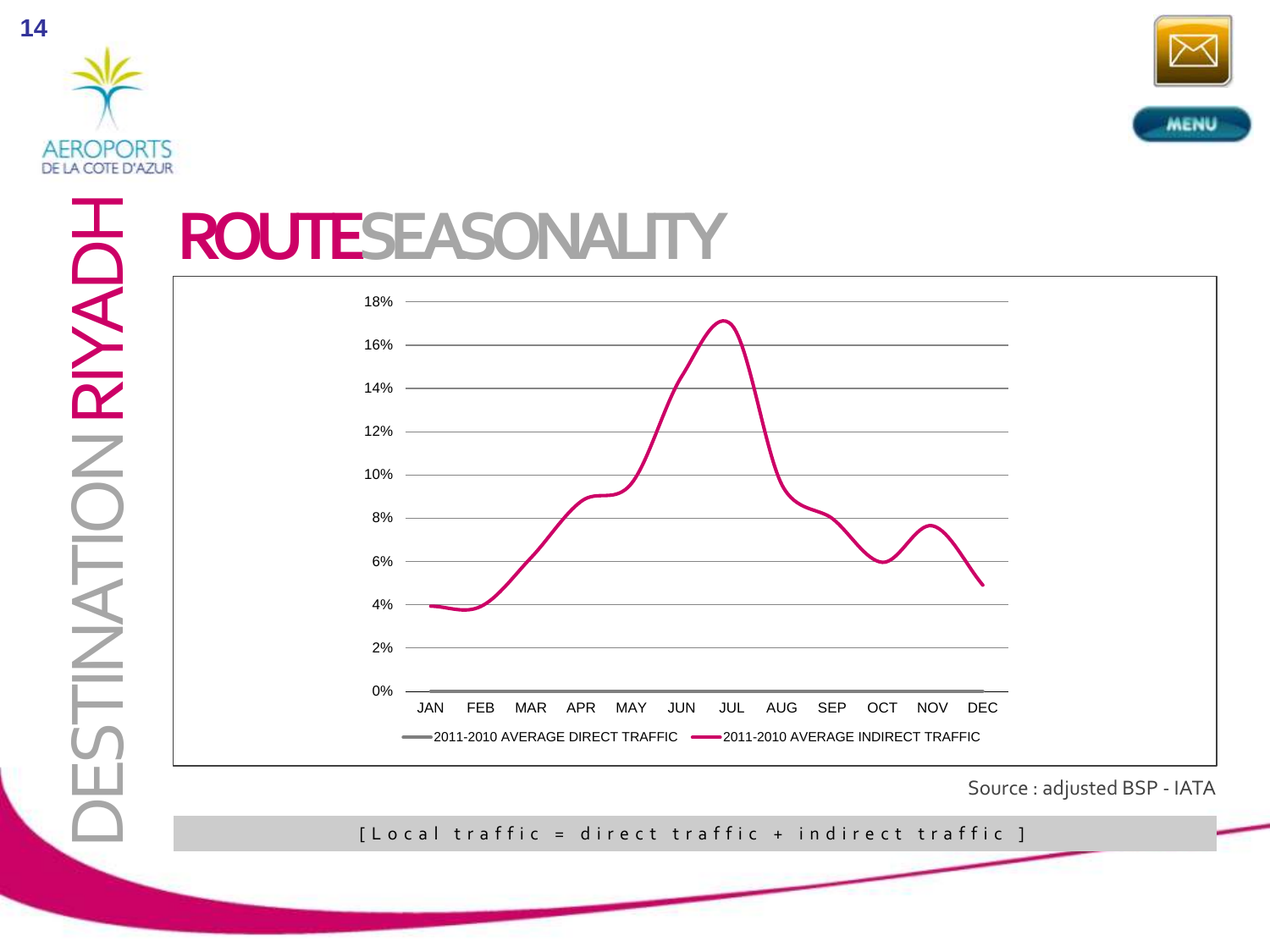



## **NICE AIRPORT SUPPORT INCENTIVE POLICY MARKETING**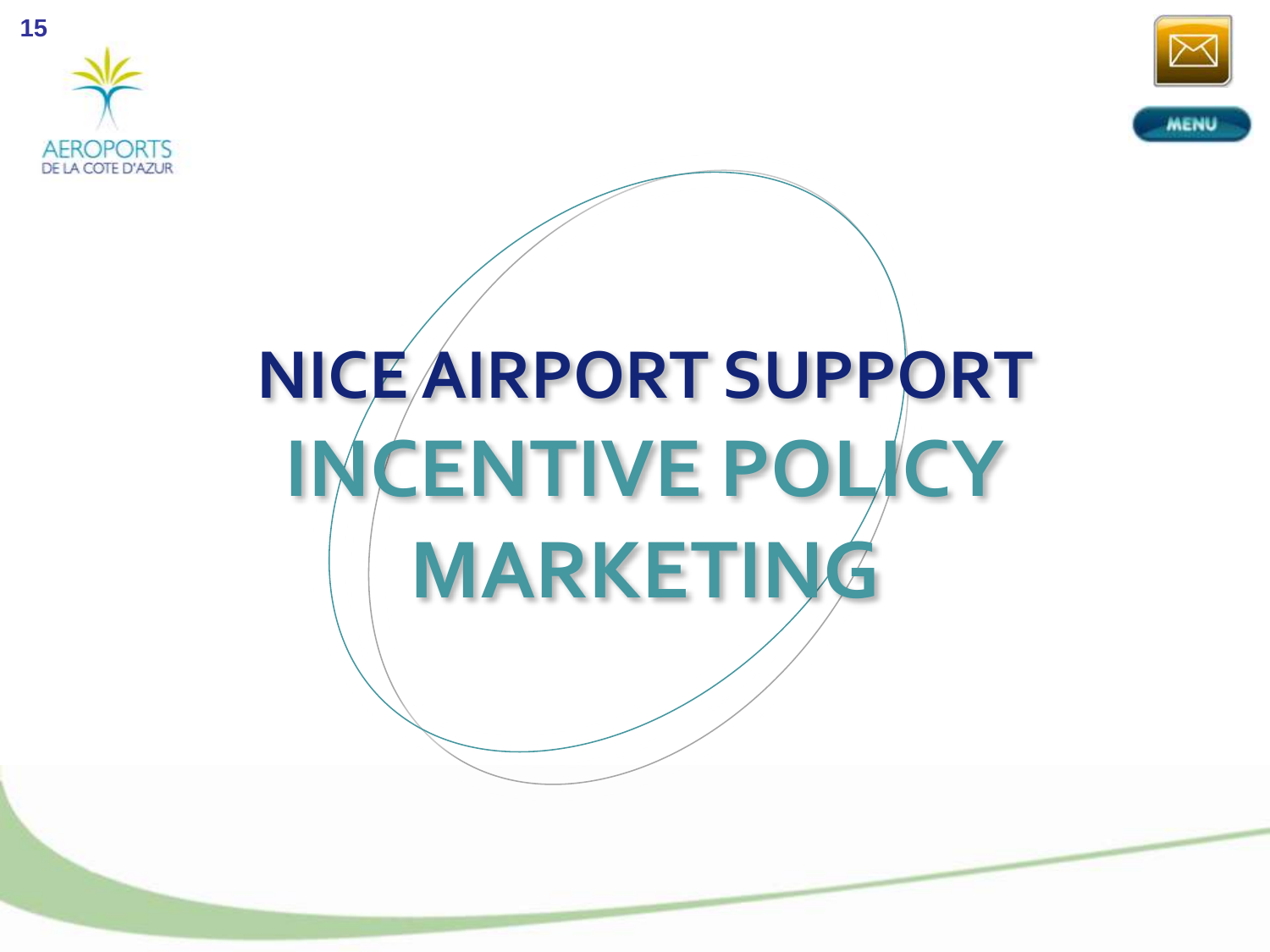

See conditions for application into Nice Aiport's leaflet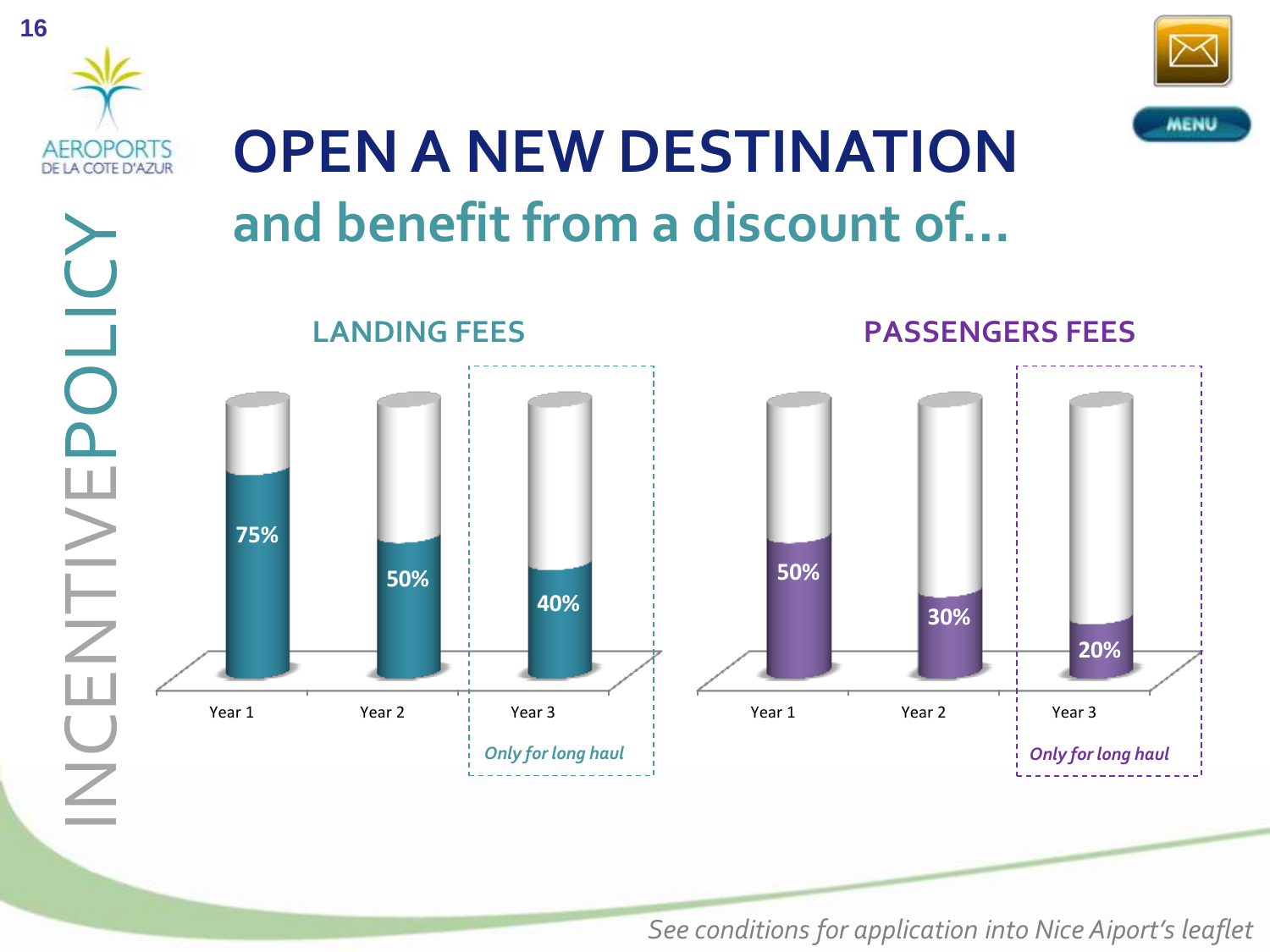



## **DEVELOP YOUR TRAFFIC and be awarded with a bonus…**

#### **Summer Season**

Overpass Nice Airport's growth objective of 3% for summer season 2012

And be awarded with a **bonus of €1.5 excl. VAT**, per extra departing passenger, above the airport's summer growth objective *Available untilsummer 2015*

#### **Winter Season**

Overpass Nice Airport's growth objective of 3% for winter season 2012/2013

And be awarded with a **bonus of € 3 excl. VAT**, per, extra departing passenger, above the airport's winter growth objective *Available until winter 2014/2015*